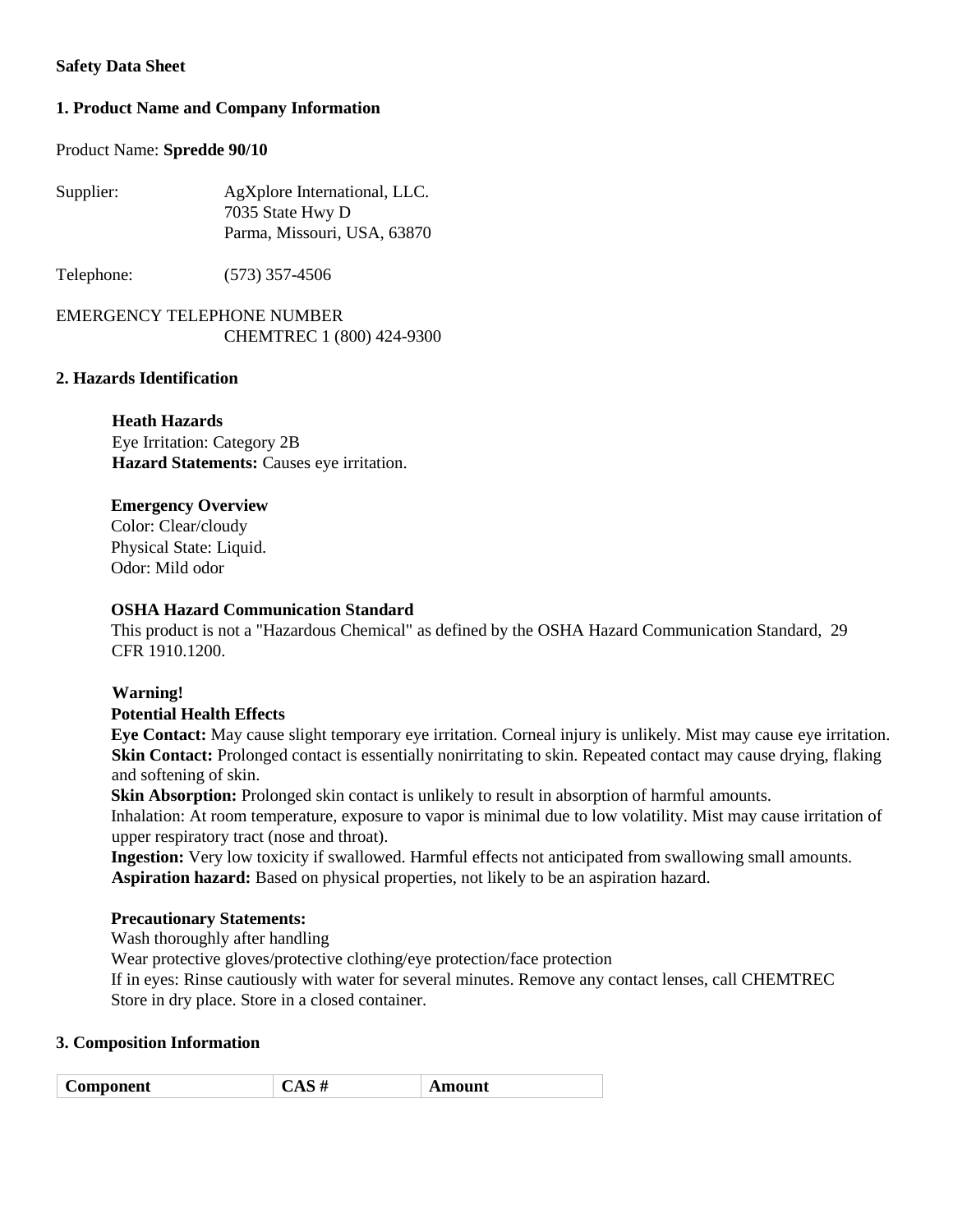# **4. First Aid Measures**

### **Description of first aid measures**

**General advice:** If potential for exposure exists refer to Section 8 for specific personal protective equipment. **Inhalation**: Move person to fresh air; if effects occur, consult a physician.

**Skin Contact:** Flush skin with plenty of water for at least 15 minutes while removing contaminated clothing and shoes. Wash clothing before reuse. Remove contaminated clothing and shoes. If irritation persists seek medical attention.

**Eye Contact:** Flush eyes thoroughly with water for several minutes. Remove contact lenses after the initial 1-2 minutes and continue flushing for several additional minutes. If effects occur, consult a physician, preferably an ophthalmologist.

**Ingestion:** Call a physician or poison control center immediately. Rinse mouth. Do NOT induce vomiting. If vomiting occurs keep head low so that stomach content doesn't get into the lungs. Do not use mouth to mouth.

# **Indication of immediate medical attention and special treatment needed**

In case of a accident or unwellness, seek medical attention immediately

# **5. Fire Fighting Measures**

**Suitable extinguishing media:** Water fog or fine spray, Dry chemical fire extinguishers, Carbon dioxide fire extinguishers, Foam.

**Extinguishing Media to Avoid:** Do not use direct water stream. May spread fire. **Specific Hazards arising from the substance or mixture:** Avoid inhaling the fumes

# **Advice for firefighters**

**Fire Fighting Procedures:** Keep people away. Isolate fire and deny unnecessary entry. Use water spray to cool fire exposed containers and fire affected zone until fire is out and danger of reigniting has passed. Fight fire from protected location or safe distance. Consider the use of unmanned hose holders or monitor nozzles. Immediately withdraw all personnel from the area in case of rising sound from venting safety device or discoloration of the container. Burning liquids may be extinguished by dilution with water. Do not use direct water stream. May spread fire. Move container from fire area if this is possible without hazard. Burning liquids may be moved by flushing with water to protect personnel and minimize property damage.

**Special Protective Equipment for Firefighters**: Wear positive-pressure self-contained breathing apparatus (SCBA) and protective fire fighting clothing (includes fire fighting helmet, coat, trousers, boots, and gloves). If protective equipment is not available or not used, fight fire from a protected location or a safe distance.

# **6. Accidental Release Measures**

**Personal precautions, protective equipment and emergency procedures:** Spilled material may cause a slipping hazard. Keep unnecessary and unprotected personnel from entering the area. Use appropriate safety equipment. For additional information, refer to Section 8, Exposure Controls and Personal Protection.

**Environmental precautions**: Prevent from entering into soil, ditches, sewers, waterways and/or groundwater. See Section 12, Ecological Information.

**Methods and materials for containment and cleaning up**: Contain spilled material if possible. Absorb with inert material and dispose of in accordance with applicable regulations (Disposal Section 13)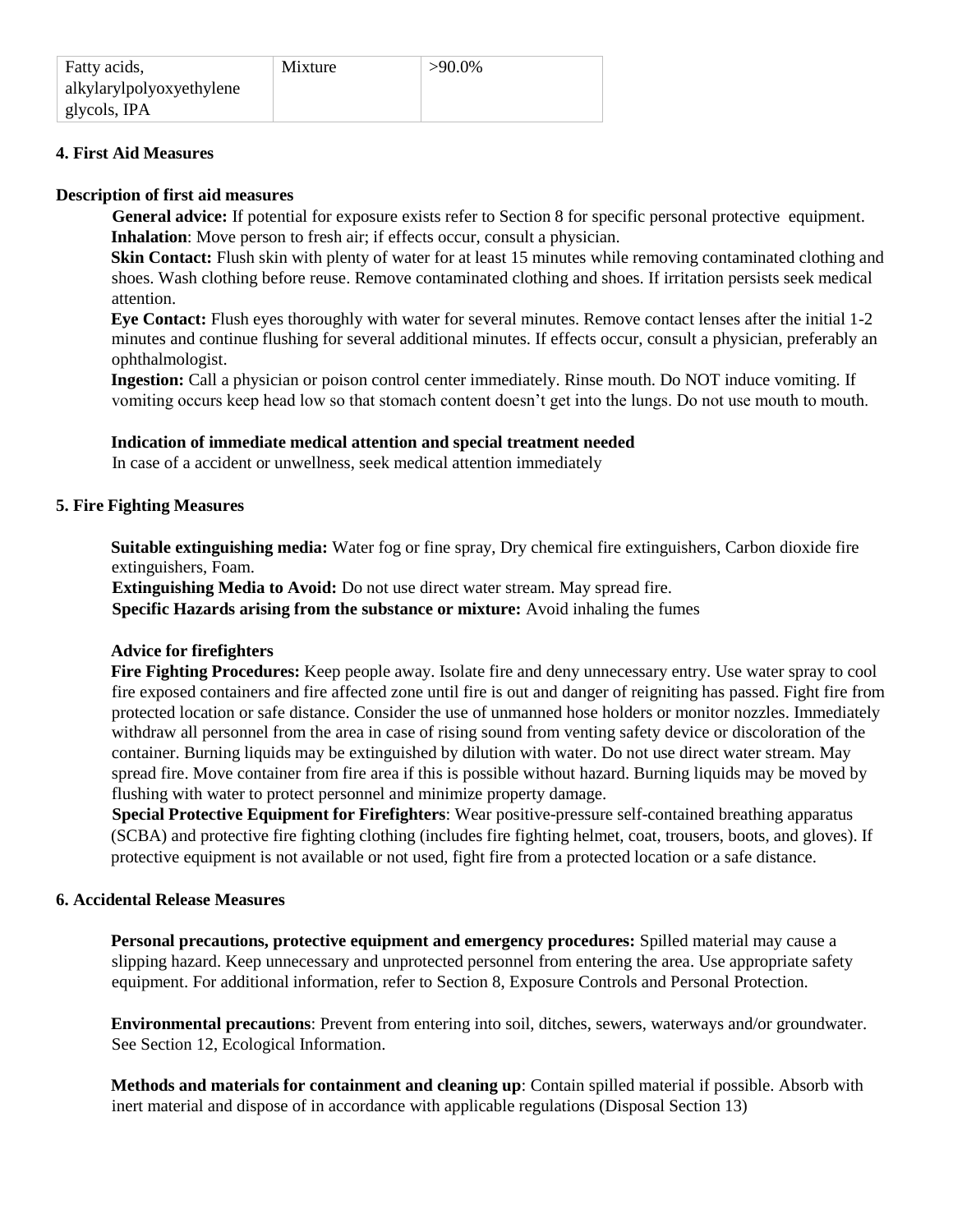# **7. Handling and Storage**

**General Handling:** Do not eat or drink while working. Before making transfer operations, assure that there aren't any incompatible material residuals in the containers. Contaminated clothing should be changed before entering eating areas. See section 8 for protective equipment.

#### **Storage**

Store away from direct sunlight or ultraviolet light. Keep container tightly closed when not in use. Store in a dry place. Protect from atmospheric moisture.

Store in the following material(s): Stainless steel. Aluminum. Plasite 3066 lined container. 316 stainless steel. Opaque HDPE plastic container.

Shelf life: Use within 12.0 Months

# **8. Exposure Controls and Personal Protection**

### **Personal Protection**

**Eye/Face Protection:** Use safety glasses (with side shields). If there is a potential for exposure to particles which could cause eye discomfort, wear chemical goggles.

**Skin Protection:** Wash off immediately with soap and plenty of water removing all contaminated clothes and shoes. If skin irritation persists, call a physician.

**Hand protection:** Wear appropriate protective gloves to prevent skin exposure. Consistent with general hygienic practice for any material, skin contact should be minimized.

**Respiratory Protection**: Respiratory protection should be worn when there is a potential to exceed the exposure limit requirements or guidelines. If there are no applicable exposure limit requirements or guidelines, wear respiratory protection when adverse effects, such as respiratory irritation or discomfort have been experienced, or where indicated by your risk assessment process. In misty atmospheres, use an approved particulate respirator. The following should be effective types of air purifying respirators: Organic vapor cartridge with a particulate prefilter.

**Ingestion:** Use good personal hygiene. Do not consume or store food in the work area. Wash hands before smoking or eating.

# **Engineering Controls**

**Ventilation:** Use local exhaust ventilation, or other engineering controls to maintain airborne levels below exposure limit requirements or guidelines. If there are no applicable exposure limit requirements or guidelines, general ventilation should be sufficient for most operations. Local exhaust ventilation may be necessary for some operations.

#### **9. Physical and Chemical Properties**

Appearance

| <b>Physical State</b>            | Liquid.                |
|----------------------------------|------------------------|
| Color                            | Clear/Cloudy           |
| Odor                             | Mild odor              |
| Odor Threshold                   | No test data available |
| pH                               | $7.5 - 8.5$            |
| <b>Freezing Point</b>            | $32^{\circ}$ F         |
| <b>Flash Point</b>               | Closed Cup $102$ °C    |
| <b>Evaporation Rate</b>          | Not Established        |
| Vapor Pressure                   | No test data available |
| <b>Specific Gravity</b>          | $(H2O = 1) 1.02$       |
| Solubility in water (by weight)  | Dispersible            |
| <b>Autoignition Temperature</b>  | No test data available |
| <b>Decomposition Temperature</b> | No test data available |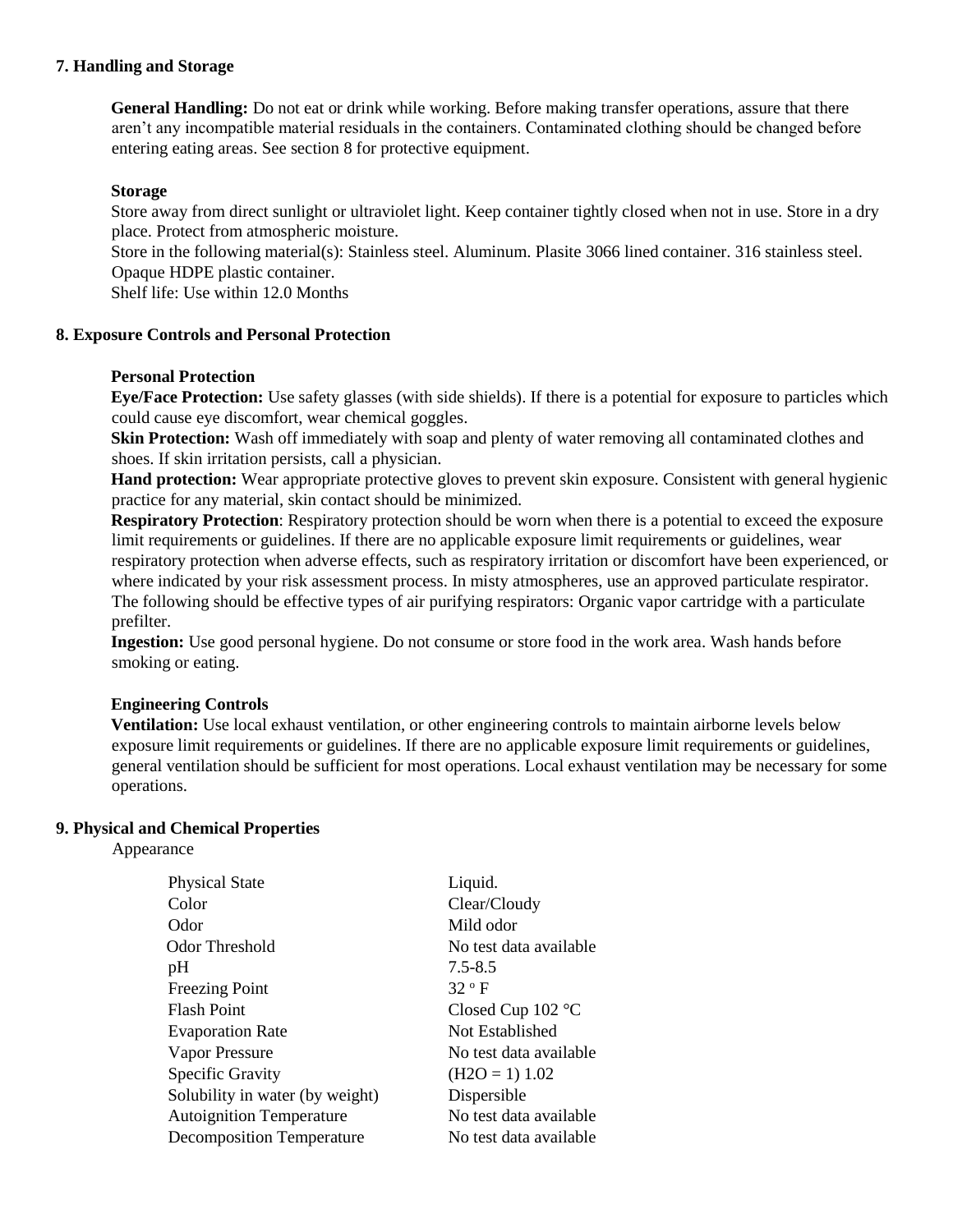| Viscosity             |  |
|-----------------------|--|
| <b>Liquid Density</b> |  |

Not available  $8.5$  lbs/gal

# **10. Stability and Reactivity**

### **Reactivity**

No dangerous reaction known under conditions of normal use. **Chemical stability**  Stable under recommended storage conditions. See Storage, Section 7 **Possibility of hazardous reactions** Stable under normal conditions **Conditions to Avoid:** Exposure to elevated temperatures can cause product to decompose. Avoid direct sunlight or ultraviolet sources. Stable under normal conditions. **Incompatible Materials:** Avoid contact with: Strong acids. Strong bases. Strong oxidizers. **Hazardous decomposition products**  Decomposition products depend upon temperature, air supply and the presence of other materials.

**Decomposition products can include and are not limited to**: Aldehydes. Alcohols. Ethers. Organic Acids.

# **11. Toxicological Information**

**Routes of Exposure:** Eye Contact: May cause irritation. Skin contact: Can be absorbed, may cause irritation. Inhalation: Unknown Ingestion: Unknown

**Exposure Symptoms:** Burning and skin damage. Eye irritation-stinging, tearing, redness, swelling, and blurred vision. Allergic skin reaction some redness and rash.

**Acute and Chronic effects:** Components may be absorbed into the body through the skin. Contact may irritate or burn eyes. Prolonged inhalation may be harmful. Prolonged exposures may cause chronic effects.

#### **Acute Toxicity**

**Oral** 

All animals survived exposure to the test substance. The Acute Oral  $LD_{50}$  is greater than 5000 mg/kg in female rats.

#### **Dermal**

All animals survived exposure to the test substance. The Acute Dermal  $LD_{50}$  is greater than 5000 mg/kg in male and female rats.

#### **Eye damage/eye irritation**

Mildly irritating. Irritation cleared by Day 4. Average Irritation Score: 19.7

# **Skin corrosion/irritation**

 $N/A$ 

.

#### **Carcinogenicity**   $N/A$

# **12. Ecological Information**

**Toxicity**  Material is practically non-toxic to aquatic organisms on an acute basis.

# **Ecological information of the mixture: Aquatic Acute Toxicity** EC50 Algae: N/A

LC50 Crustacea: N/A LC50 Fish: N/A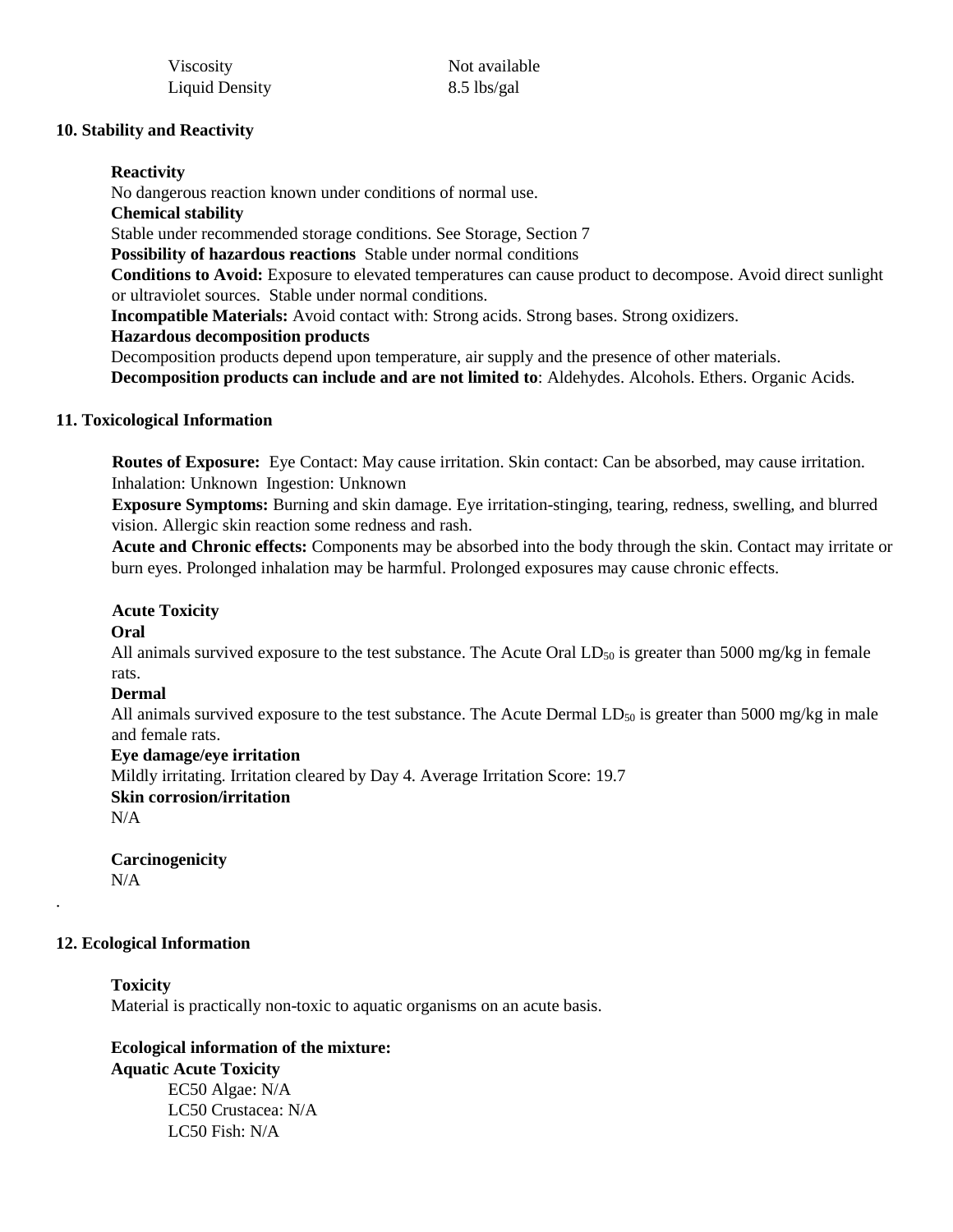# **Persistence and Degradability**

Material is readily biodegradable.

### **Bioaccumlative potential**

# **Ecological information of the mixture:**

Bioaccumlation: No data available

# **Mobility in Soil**

# **Ecological information of the substance:**

Mobility in Soil: N/A

# **Other adverse effects:**

None

Use according to criteria of good industrial practice, avoiding product dispersion in the environment.

# **13. Disposal Considerations**

DO NOT DUMP INTO ANY SEWERS, ON THE GROUND, OR INTO ANY BODY OF WATER. If possible recover the product, otherwise dispose of in authorized landfill. AS YOUR SUPPLIER, WE HAVE NO CONTROL OVER THE MANAGEMENT PRACTICES OR MANUFACTURING PROCESSES OF PARTIES HANDLING OR USING THIS MATERIAL.

# **14. Transport Information**

**DOT Non-Bulk** 

Not Regulated

**DOT Bulk**  Not Regulated

# **15. Regulatory Information**

# **OSHA Hazard Communication Standard**

This product is not a "Hazardous Chemical" as defined by the OSHA Hazard Communication Standard, 29 CFR 1910.1200.

# **SARA Hazardous Categories**

| Immediate (Acute) Health Hazard          | Nο             |
|------------------------------------------|----------------|
| Delayed (Chronic) Health Hazard          | $\overline{N}$ |
| Fire Hazard                              | No.            |
| Reactive Hazard                          | No.            |
| <b>Sudden Release of Pressure Hazard</b> | Nο             |

# **CERCLA Hazardous Substances List (40 CFR 302.4)** Not Listed

**Clean Air Act, SARA 312** No Hazardous Air Pollutants (HAPs) **SARA 311 Hazardous Substances** No **SARA 302 Extremely Hazardous Substances** No

# **US. Toxic Substances Control Act**

All components of this product are on the TSCA Inventory or are exempt from TSCA Inventory requirements under 40 CFR 720.

# **16. Other Information**